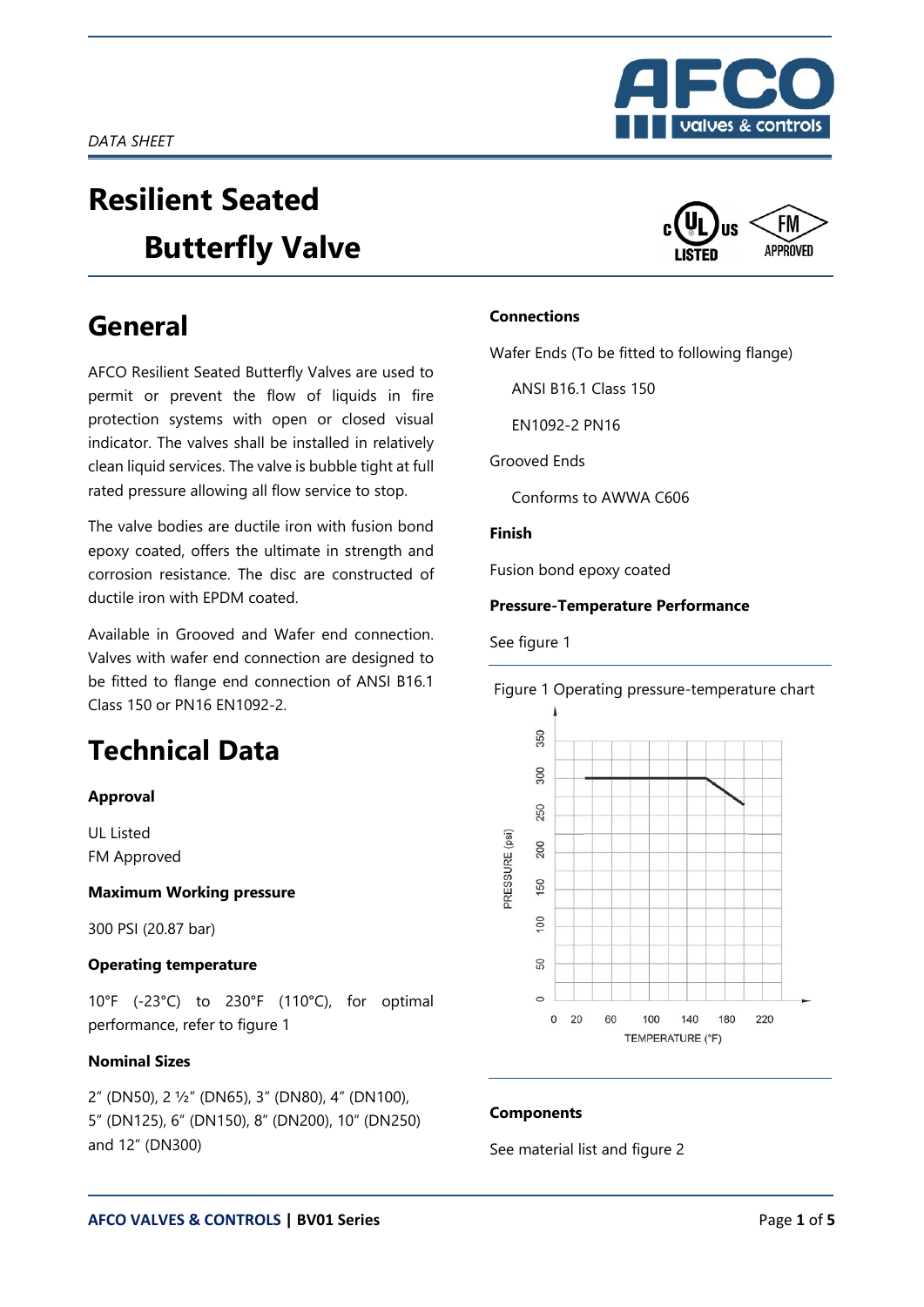### Figure 2 Valve components



#### Table 1 Material list

| <b>No</b>               | <b>Description</b>  | <b>Material</b>                 | <b>Specification</b> |
|-------------------------|---------------------|---------------------------------|----------------------|
|                         | Body                | Ductile Iron                    | ASTM A536 65-45-12   |
| $\overline{\mathbf{z}}$ | <b>Disc</b>         | <b>EPDM Coated Ductile Iron</b> | ASTM A536 65-45-12   |
| 3                       | Upper & Lower Stems | <b>Stainless Steel</b>          | AISI 410             |
| 4                       | Worm Gear Shaft     | <b>Stainless Steel</b>          | AISI 410             |
| 5                       | Gear Housing        | Cast Iron                       | ASTM A126B           |
| 6                       | Hand Wheel          | Ductile Iron                    | ASTM A536 65-45-12   |
| 7                       | Flag Indicator      | Cast Iron                       | ASTM A126B           |
| 8                       | Segment Gear        | Ductile Iron                    | ASTM A536 65-45-12   |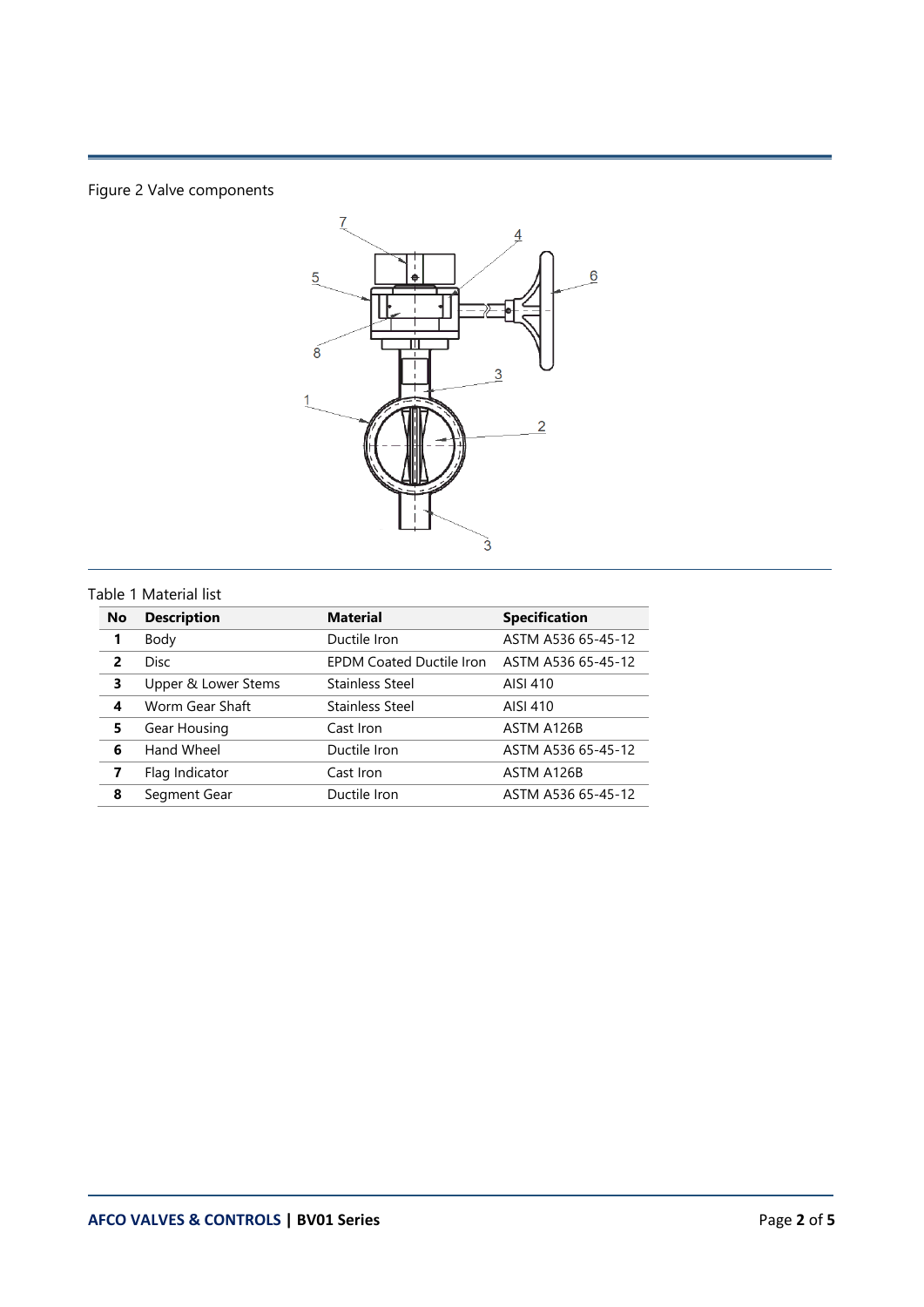Figure 3 Valve dimensions









| Table 2 Dimensions groove ends valve |      |                |      |       |       |       |       |       |
|--------------------------------------|------|----------------|------|-------|-------|-------|-------|-------|
| <b>SIZE</b>                          | Unit | $2\frac{1}{2}$ | 3    | 4     | 5     | 6     | 8     | 10    |
|                                      |      | 65             | 80   | 100   | 125   | 150   | 200   | 250   |
| A                                    | inch | 3.78           | 4.13 | 5.31  | 5.83  | 6.50  | 8.03  | 9.65  |
|                                      | mm   | 96             | 105  | 135   | 148   | 165   | 204   | 245   |
| B                                    | inch | 2.95           | 3.54 | 4.33  | 5.00  | 5.71  | 6.89  | 8.27  |
|                                      | mm   | 75             | 90   | 110   | 127   | 145   | 175   | 210   |
| C                                    | inch | 3.86           | 3.86 | 4.57  | 5.87  | 5.87  | 6.30  | 6.30  |
|                                      | mm   | 98             | 98   | 116   | 149   | 149   | 160   | 160   |
|                                      | inch | 2.87           | 3.5  | 4.5   | 5.56  | 6.63  | 8.63  | 10.75 |
| <b>OD</b>                            | mm   | 73.0           | 88.9 | 114.3 | 141.3 | 168.3 | 219.1 | 273   |

#### Table 3 Dimensions wafer ends valve

| <b>SIZE</b> | Unit | 2 <sup>''</sup> | $2\frac{1}{2}$ | 3    | 4    | 5    | 6    | 8    | 10    | 12    |
|-------------|------|-----------------|----------------|------|------|------|------|------|-------|-------|
|             |      | 50              | 65             | 80   | 100  | 125  | 150  | 200  | 250   | 300   |
|             | inch | 5.55            | 6.02           | 6.22 | 6.93 | 7.52 | 7.99 | 9.61 | 10.75 | 12.24 |
| A           | mm   | 141             | 153            | 158  | 176  | 191  | 203  | 244  | 273   | 311   |
| B           | inch | 3.15            | 3.15           | 3.54 | 4.33 | 5.12 | 5.71 | 6.93 | 8.11  | 10.24 |
|             | mm   | 80              | 80             | 90   | 110  | 130  | 145  | 176  | 206   | 260   |
|             | inch | 1.69            | 1.81           | 1.81 | 2.05 | 2.20 | 2.20 | 2.36 | 2.68  | 3.07  |
|             | mm   | 43              | 46             | 46   | 52   | 56   | 56   | 60   | 68    | 78    |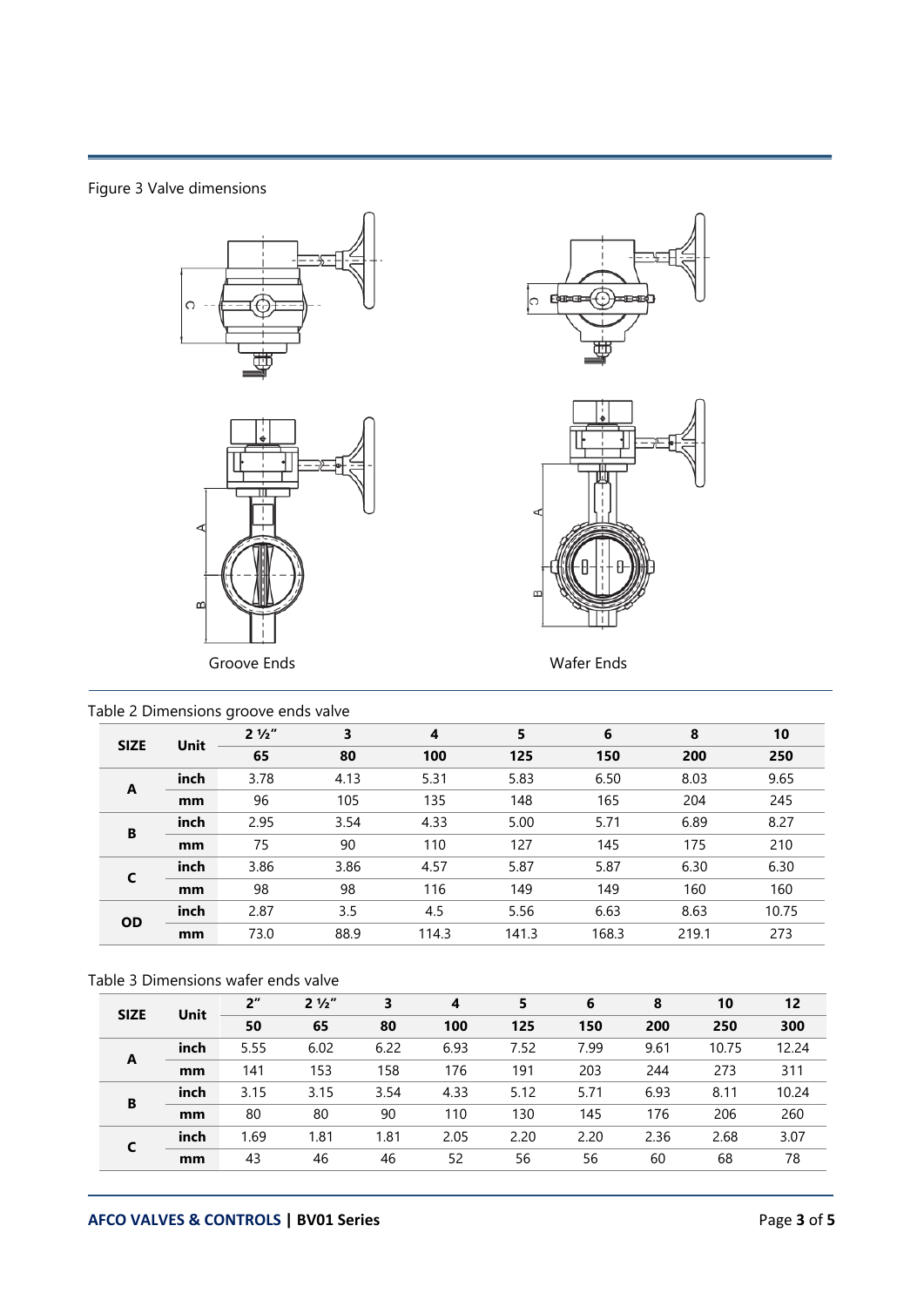| <b>Nominal</b>      |                     | <b>Part Number</b> |  |  |  |  |  |
|---------------------|---------------------|--------------------|--|--|--|--|--|
| <b>Sizes</b>        | <b>Grooved Ends</b> | <b>Wafer Ends</b>  |  |  |  |  |  |
| 2 <sup>''</sup>     |                     | BV01-WW50**        |  |  |  |  |  |
| (DN50)              |                     |                    |  |  |  |  |  |
| $2\frac{1}{2}$      | <b>BV01-GG65</b>    | BV01-WW65          |  |  |  |  |  |
| (DN65)              |                     |                    |  |  |  |  |  |
| 3''                 | <b>BV01-GG80</b>    | BV01-WW80          |  |  |  |  |  |
| (DN80)              |                     |                    |  |  |  |  |  |
| 4 <sup>''</sup>     | BV01-GG100          | BV01-WW100         |  |  |  |  |  |
| (DN100)             |                     |                    |  |  |  |  |  |
| 5"                  | BV01-GG125*         | BV01-WW125*        |  |  |  |  |  |
| (DN125)             |                     |                    |  |  |  |  |  |
| 6"                  | BV01-GG150*         | BV01-WW150*        |  |  |  |  |  |
| (DN150)             |                     |                    |  |  |  |  |  |
| 8''                 | BV01-GG200*         | BV01-WW200*        |  |  |  |  |  |
| (DN200)             |                     |                    |  |  |  |  |  |
| 10"                 | BV01-GG250*         | BV01-WW250*        |  |  |  |  |  |
| (DN250)             |                     |                    |  |  |  |  |  |
| 12"                 |                     | BV01-WW300*        |  |  |  |  |  |
| (DN300)             |                     |                    |  |  |  |  |  |
|                     | * UL Listed only    |                    |  |  |  |  |  |
| ** FM Approved only |                     |                    |  |  |  |  |  |

Table 3 Part number and ordering information

### **Installation**

- 1. The valve should be considered to be located in order to allow access for operation, adjustment and maintenance.
- 2. Ensure the operating pressure of the valve accordance to the system pressure.
- 3. Valves shall be installed on adequate support and all joining pipe work shall be supported to avoid the imposition of pipeline strains on the valve, which would decrease its performance or damage the valve.
- 4. Handling valve carefully, avoid lifting valve at the hand wheel.
- 5. Visual inspection of the valve should be perform through the end ports to avoid any dirt.
- 6. Examine both flanges (valve and pipe) for correct gasket material, operating pressure/temperature, contact face and surface finish.
- 7. Valves may be installed with the hand wheel in the vertical position on the horizontal pipe work and in the horizontal position on the vertical pipe work.
- 8. Fix all potential cause of leakage, prior to final installation of the valve.

### **Maintenance**

- 1. Valve should be at zero pressure and ambient temperature while performing any maintenance.
- 2. In the event of gland leakage, each gland nut should be tightened diametrically and evenly until the leakage stops.